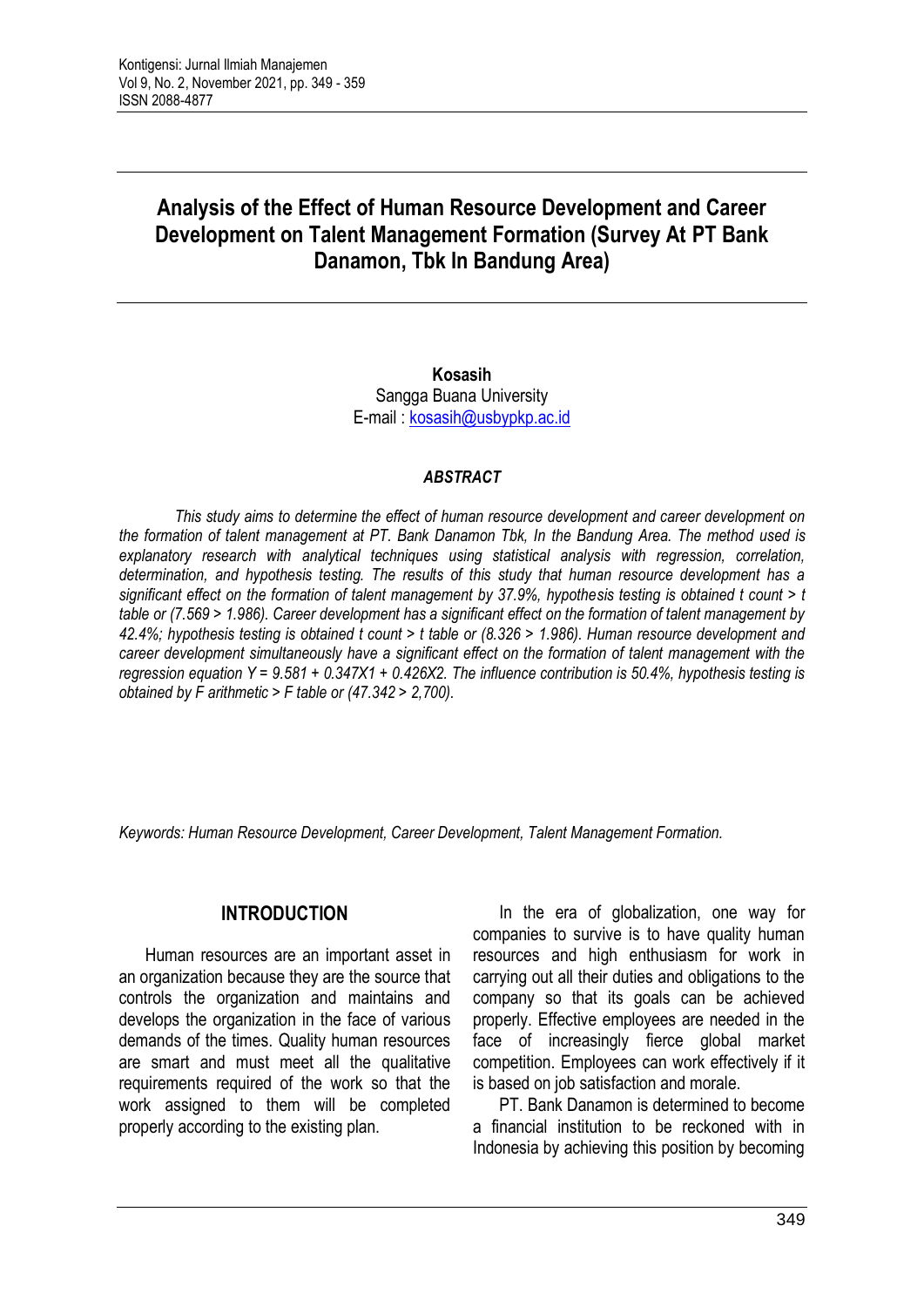a customer-centric organization; that caters to all segments, offering unique value for each; based on sales and service excellence, supported by world-class technology. In line with these efforts, Danamon aspires to be the company of choice to work for and respect all stakeholders while upholding the five corporate values: caring, honest, striving for excellence, cooperation, and professionalism.

Management talent development, apart from being one of the factors of human resource development in an organization, is also an effort to develop the quality or capability of human resources through employee planning, training, and management of personnel or employees to achieve an optimal result. It implies that this activity also teaches new skills, improves existing skills, and influences employee attitudes. According to Andrew, quoted by Mangkunegara (2016), distinguishing between development and training is a short-term employee process that uses systematic and organized procedures, non-managerial employees learn technical knowledge and skills in a limited manner so that it can be viewed as a long-term employment process that uses systematic and organized procedures in which managerial employees learn conceptual and theoretical knowledge to achieve common goals. Human resource development is important to pay attention to employees, or employees are very important assets in achieving organizational goals, namely the goals desired by the organization. In addition, in human resource development activities, it is necessary to have good coordination between each existing work unit to achieve the desired goals. Human resource development is important to pay attention to employees, or employees are very important assets in achieving organizational goals, namely the goals desired by the organization. In addition, in human resource development activities, it is necessary to have good coordination between each existing work unit to achieve the desired goals. Human resource development is important to pay attention to employees, or employees are very important assets in achieving organizational

goals, namely the goals desired by the organization. In addition, in human resource development activities, it is necessary to have good coordination between each existing work unit to achieve the desired goals.

Another factor that is also important to consider in an organization is career development. Policies related to one's career path will give organizational members a clearer picture of their career plans. When they can have the opportunity to get promoted, become a manager or other when they can occupy a certain position, what skills they improve to achieve that position besides a clear understanding of what achievements they must achieve for the position. The clarity of career paths is very important for employees.

Not all employees have a clear and written career plan; this is also the case with companies. As a result, it is not uncommon for employees to protest their careers' unclear future. Ignorance of career boundaries with all the rules adds to the problem of dissatisfaction among employees. If this is allowed to drag on, there will be an uncomfortable working atmosphere that can affect employee performance. Career has been defined as the sequence of positions held on the job. Kaseger (2016) argues, "As expertise, experience, and performance increase, it can move through the positions of senior engineer and senior technician. In the end, a career has been described as an employee characteristic. Each employee consists of various jobs, positions,

Talent management is an important matter taken seriously by many organizations and senior executives who lead these organizations (Smilansky, 2008). The importance of talent is largely due to the reduced stability of the senior executive group. Therefore, it is very important to understand the relationship between a particular strategy and the type of leader suitable for bringing the organization to its goals.

Every executive in an institution or organization must have talent that can be related to everyone. Likewise, with PT. Bank Danamon, systematic talent management begins with clarity on the leadership standards required in the field.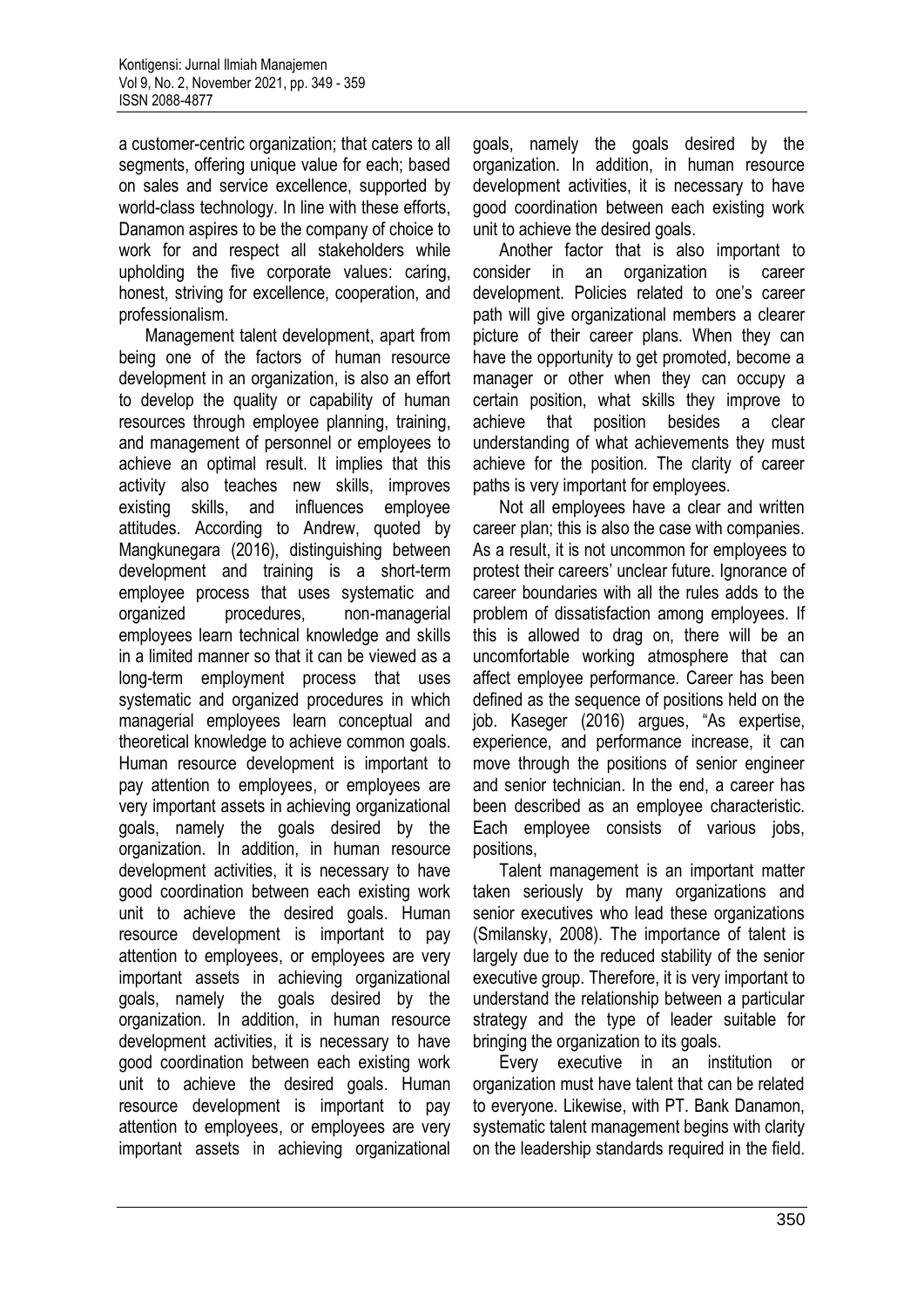The success or failure of any talent management effort depends on the level of importance set to have the best executives in PT. Bank Danamon. But now, it is increasingly difficult to find and retain talented employees, so implementing human resource development programs through talent management at UT is very important to find the right people to occupy the positions offered in the future. Because talent management regeneration is one way that can be done to maintain and create organizational excellence, it is hoped that by getting talented employees, UT will have new leadership cadres that can be promoted to lead UT.

### 1. Human Resource Development

The development of human resources in an organization is very important in order to achieve a common goal. Therefore, the implementation of HR development needs to pay attention to factors both within the organization itself and outside the organization concerned, namely internal factors and external factors. According to Thoha in Sutrisno (2020: 91), development is a long-term employee process that uses systematic and organized procedures in which managers learn conceptual and theoretical knowledge to achieve general goals.

### 2. Career development

According to Handoko (2020:123), "Career is all jobs (positions) that are handled or held during one's working life." A career path is a pattern of sequential jobs that make up a person's career

### 3. Management Talent Establishment

The theory of talent management by Moczydlowska (2012) states that it is a practical form of knowledge and action. In the context of talent, where creativity must be the essence. It happens because there are many facts about the concept of talent used in organizational management procedures. The concept of talent is widely applied by companies as well. Talent cannot be measured and seen as something above average but is measured by matching expectations.

### 4. Research Model

According to Sugiyono (2018), "The research model is a synthesis that reflects the relationship between the variables studied and is a guide for solving research problems and formulating hypotheses in the form of a flow chart equipped with qualitative explanations." In this study, the research model is made as follows:



**Figure 1. Research Model Paradigm**

### 5. Research Hypothesis

The hypothesis that the researcher proposes is as follows:

H1: It is suspected that there is a significant influence on the development of human resources on the formation of talent management at PT. Bank Danamon Tbk, In Bandung Area.

H2: It is suspected that there is a significant influence on career development on the formation of talent management at PT. Bank Danamon Tbk, In Bandung Area.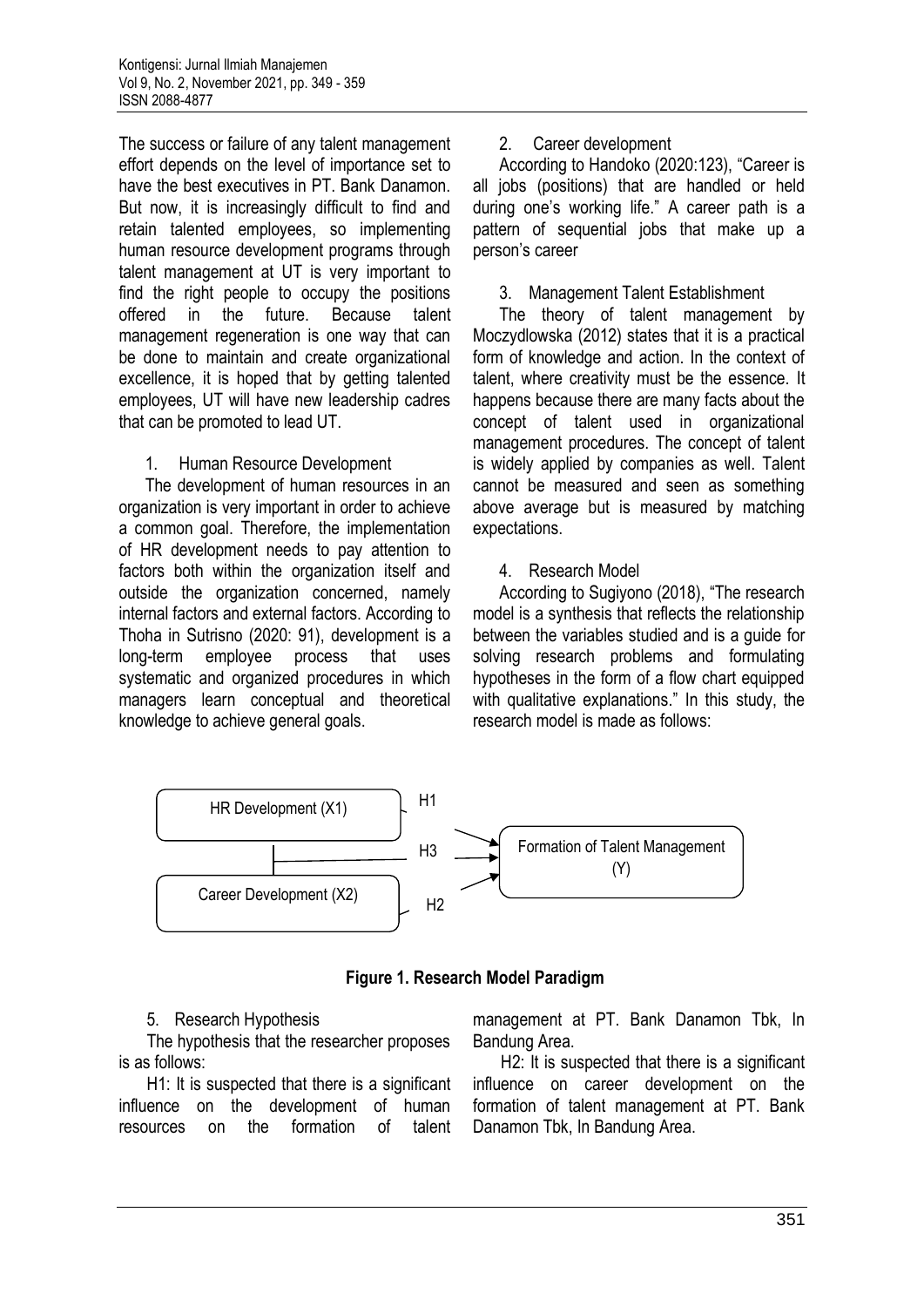H3: It is suspected that there is a significant influence on the simultaneous development of human resources and career development on the formation of talent management at PT. Bank Danamon Tbk, In Bandung Area.

### **METHOD**

The type of research used in research i is quantitative research, while the data analysis methods used are instrument test, classical assumption test, regression, correlation coefficient, coefficient of determination, and hypothesis testing. The population in this study were the respondents of PT. Bank Danamon Tbk, In the Bandung Area. At the same time, the sampling technique in this study is a saturated sample, where all members of the population are used as samples. Thus the sample in this study amounted to 96 respondents.

# **RESULT and DISCUSSION**

### **1. Instrument Test**

In this test, validity and reliability tests are used. The validity test is intended to determine the accuracy of the data regarding the suitability between what is to be measured and the measurement results. According to Sugiyono

(2018), "Valid means that there is a similarity between the data collected and the actual data." Meanwhile, Ghozali (2015) argues, "A questionnaire is said to be valid if the questions on the questionnaire can reveal something that the questionnaire will measure." To test the validity, the significance value of 2 tailed is compared to 0.05 with the following conditions:

1) If the significance value of 2-taled <0.05, then the instrument is valid,

2) If the 2-taled significance value > 0.05, then the instrument is invalid,

From the test results, it was obtained that each statement item for all variables obtained a 2-tailed significance value of 0.000 <0.05; thus, the instrument was valid.

The next test is uni reliability. The reliability test analysis model used in this study is the Cronbach Alpha model. According to Ghozali (2013), "reliability is a tool to test the consistency of respondents' answers to questions in the questionnaire. A questionnaire is reliable if a person's answer to a question is consistent or stable over time. The measurement is carried out by using Cronbach's Alpha analysis. Ghozali (2013) classifies Cronbach's Alpha values as follows:

1) If the value of Cronbach's Alpha > 0.60, then it is declared reliable,

2) If Cronbach's Alpha value < 0.60, it is declared unreliable,

The test results are as follows:

| Variable                           | Cronbach's Alpha | Alpha Critical<br>Standard | Information |
|------------------------------------|------------------|----------------------------|-------------|
| Development (HR) (X1)              | 0.705            | 0.600                      | Reliable    |
| Career development (X2)            | 0.704            | 0.600                      | Reliable    |
| Formation of Management Talent (Y) | 0.708            | 0.600                      | Reliable    |

**Table 1. Reliability Test Results**

Based on the above examination results, the overall HR Development variable (X1), Career Development (X2), obtained a Cronbach alpha value greater than 0.600. Thus declared reliable.

### **2. Classic assumption test**

A classical assumption test is intended to determine the accuracy of data. According to Singgih Santoso (2015), "A regression model will be used for forecasting; a good model is a model with minimal forecasting errors." Therefore, a model before being used should meet several assumptions, which are commonly called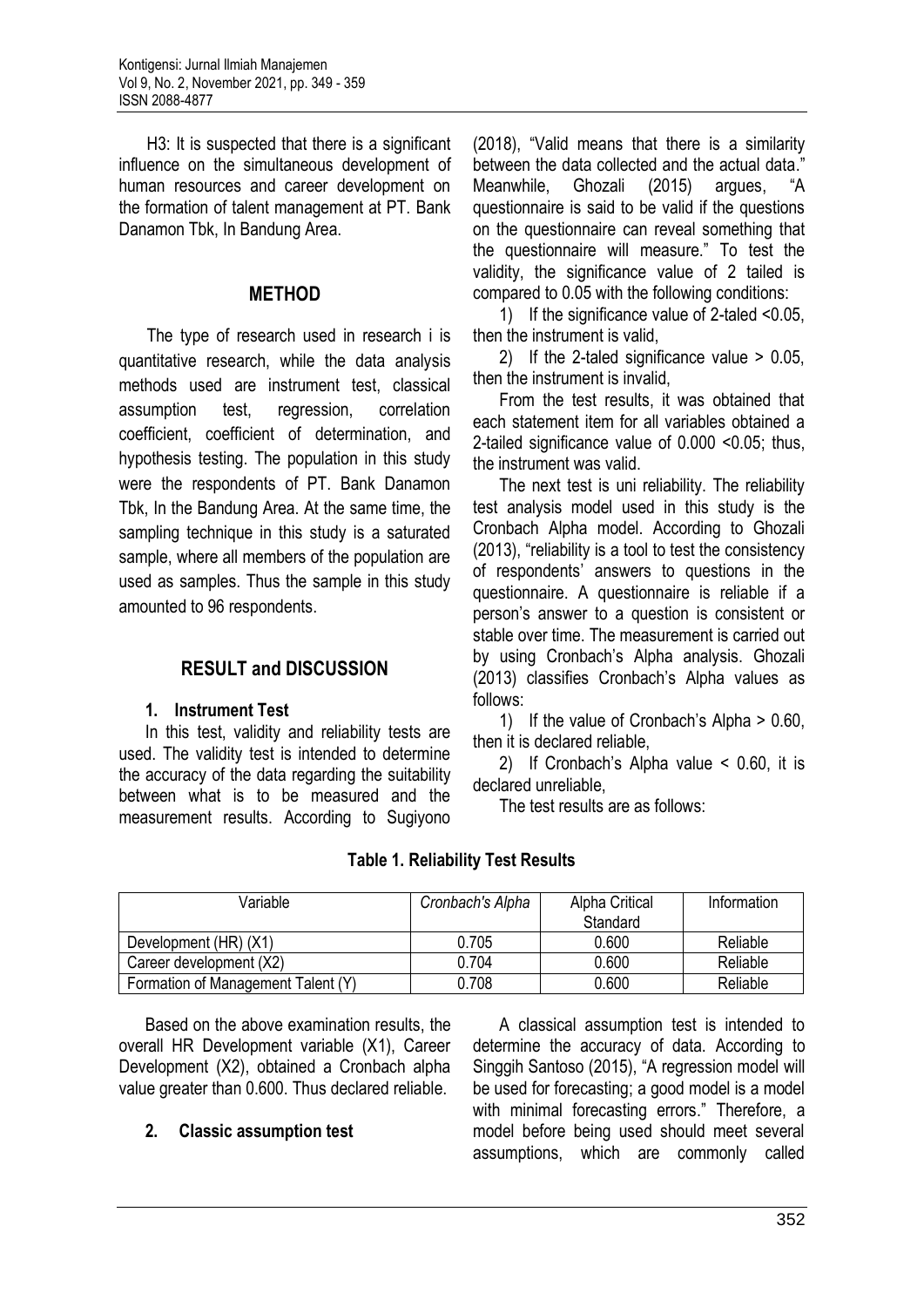classical assumptions. In this study, the classical assumption tests used include Normality Test, Multicollinearity Test, Autocorrelation Test, and Heteroscedasticity Test. The results are as follows:

The normality test was conducted to test whether the dependent and independent variables were normally distributed or not normally distributed in the regression model. The results of the normality test using the Kolmogorov-Smirnov Test are as follows:

a. Normality test

### **Table 2. Kolmogorov-Smirnov . Normality Results**

| <b>Tests of Normality</b>          |                           |    |      |              |    |      |
|------------------------------------|---------------------------|----|------|--------------|----|------|
|                                    | Kolmogorov-Smirnova       |    |      | Shapiro-Wilk |    |      |
|                                    | Sig.<br><b>Statistics</b> |    |      | Statistics   | df | Sig. |
| Formation of talent management (Y) | .089                      | 96 | .057 | .976         | 96 | .070 |

Based on the test results in the table above, a significance value of 0.057 is obtained where the value is greater than the value of  $= 0.050$  or  $(0.057 > 0.050)$ . Thus, the assumption of the distribution of equations in this test is normal.

b. Multicollinearity Test

Multicollinearity testing was carried out to ensure that the independent variables did not have multicollinearity or did not have a correlation effect between the variables set as models in the study. Multicollinearity test was carried out by looking at the Tolerance Value and Variance Inflation Factor (VIF). The test results are as follows:

# **Table 3. Multicollinearity Test Results with Collinearity Statistics.**

**Coefficients<sup>a</sup>**

|       |                         |       | Unstandardized<br>Coefficients | Standardized<br>Coefficients | <b>Collinearity Statistics</b> |       |
|-------|-------------------------|-------|--------------------------------|------------------------------|--------------------------------|-------|
| Model |                         |       | Std. Error                     | Beta                         | Tolerance                      | VIF   |
|       | (Constant)              | 9.581 | 3.017                          |                              |                                |       |
|       | HR Development (X1)     | .347  | .089                           | .352                         | .645                           | 1.550 |
|       | Career development (X2) | .426  | .088                           | .442                         | 645                            | 1.550 |

Based on the test results in the table above, the tolerance value of each independent variable is 0.645 < 1.0, and the Variance Inflation Factor (VIF) value is 1.550 < 10; thus, this regression model does not occur multicollinearity.

c. Autocorrelation Test

Autocorrelation testing is used to determine whether or not there are deviations in the correlation between sample members. The test was carried out with the Darbin-Watson test (DW test). The test results are as follows:

| Model Summaryb                                                          |       |          |        |              |               |  |
|-------------------------------------------------------------------------|-------|----------|--------|--------------|---------------|--|
| Std. An error of<br>Adjusted R                                          |       |          |        |              |               |  |
| Model                                                                   |       | R Square | Square | the Estimate | Durbin-Watson |  |
|                                                                         | .710a | .504     | .494   | 2,661        | 1984          |  |
| a. Predictors: (Constant), Career Development (X2), HR Development (X1) |       |          |        |              |               |  |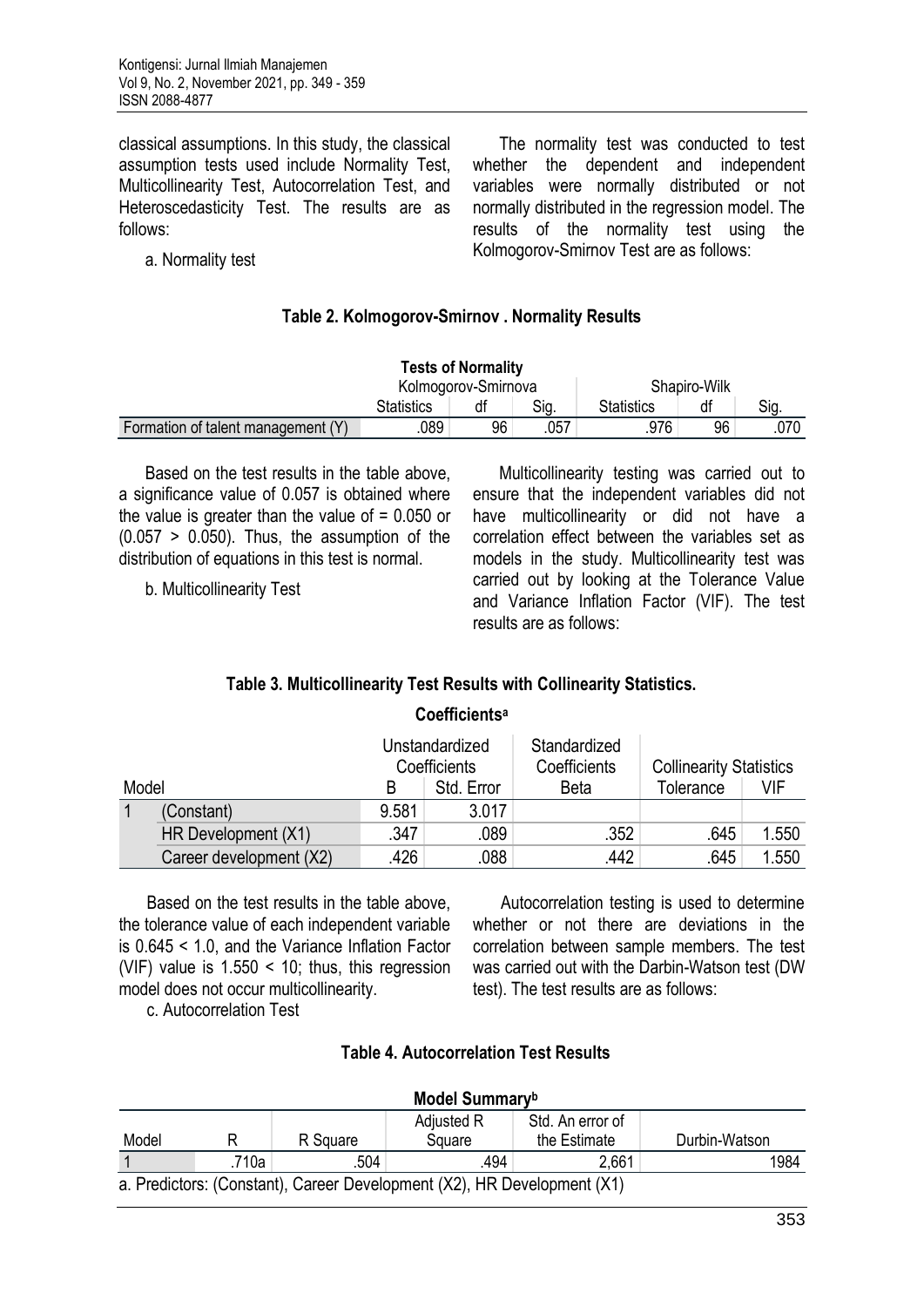### b. Dependent Variable: Formation of management talent (Y)

The test results in the table above obtained the Durbin-Watson value of 1,932. The value is between the intervals 1,550 – 2,460. Thus, the regression model stated that there was no autocorrelation disorder.

d. Heteroscedasticity Test

Heteroscedasticity testing is intended to test whether in a regression model there is an inequality of residual variance. The test results are as follows:

## **Table 5. Heteroscedasticity Test Results with Glejser Test Model**

|       |                         |                                | <b>Coefficientsa</b> |                              |        |        |
|-------|-------------------------|--------------------------------|----------------------|------------------------------|--------|--------|
|       |                         | Unstandardized<br>Coefficients |                      | Standardized<br>Coefficients |        |        |
| Model |                         | B                              | Std. Error           | Beta                         |        | Sig.   |
|       | (Constant)              | 2,996                          | 1,929                |                              | 1.553  | $-124$ |
|       | HR Development (X1)     | .013                           | .057                 | .029                         | .224   | .823   |
|       | Career development (X2) | $-0.39$                        | .056                 | $-.090$                      | $-699$ | .486   |

a. Dependent Variable: RES2

The results of the test using the glejser test obtained the value of Sig. > 0.05. Thus, the regression model has no heteroscedasticity disorder.

### **3. Descriptive Analysis**

This test is used to determine each variable's minimum and maximum scores, mean scores, and standard deviations. The results are as follows:

### **Table 6. Results of Descriptive Statistics Analisis Analysis**

| <b>Descriptive Statistics</b>                            |    |    |    |       |       |  |
|----------------------------------------------------------|----|----|----|-------|-------|--|
| <b>Minimum</b><br>Maximum<br>Std. Deviation<br>N<br>mean |    |    |    |       |       |  |
| HR Development (X1)                                      | 96 | 31 | 46 | 37.85 | 3,800 |  |
| Career development (X2)                                  | 96 | 30 | 44 | 37.59 | 3.879 |  |
| Formation of talent management (Y)                       | 96 | 31 | 46 | 38.72 | 3,741 |  |
| Valid N (listwise)                                       | 96 |    |    |       |       |  |

Human resource development obtained a minimum variance of 31 and a maximum variance of 46 with a mean score of 3.78 with a standard deviation of 3.800.

Career development obtained a minimum variance of 30 and a maximum variance of 44 with a mean score of 3.75 with a standard deviation of 3.879.

The formation of talent management obtained a minimum variance of 31 and a maximum variance of 46 with a mean score of 3.87 with a standard deviation of 3.741.

### **4. Quantitative Analysis.**

This analysis is intended to determine the effect of the independent variable on the dependent variable. The test results are as follows:

a. Multiple Linear Regression Analysis

This regression test is intended to determine changes in the dependent variable if the independent variable changes. The test results are as follows: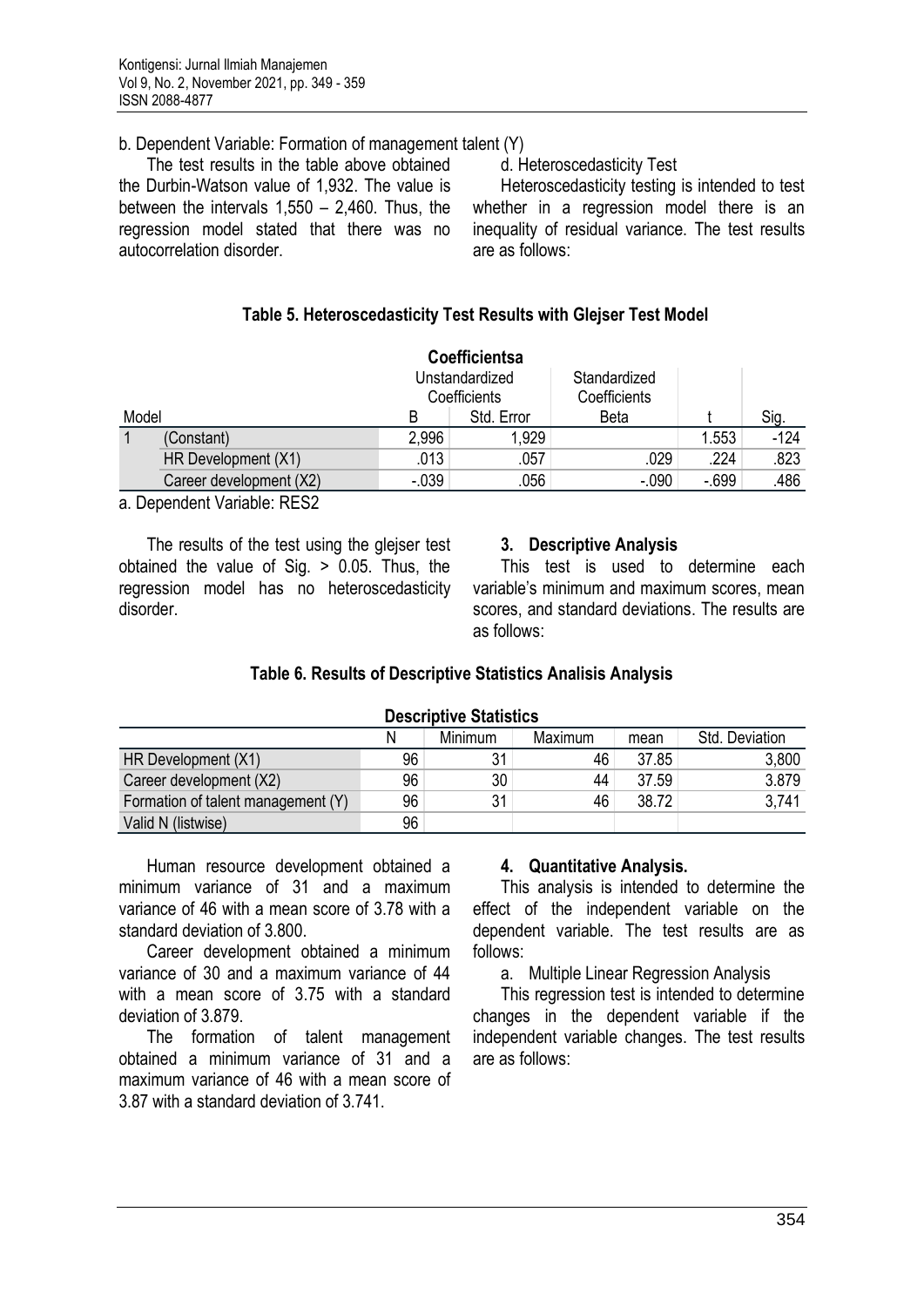|       |                         | <b>Coefficients<sup>a</sup></b> |            |                              |       |      |
|-------|-------------------------|---------------------------------|------------|------------------------------|-------|------|
|       |                         | Unstandardized<br>Coefficients  |            | Standardized<br>Coefficients |       |      |
| Model |                         | B                               | Std. Error | <b>Beta</b>                  |       | Sig. |
|       | (Constant)              | 9.581                           | 3.017      |                              | 3.175 | .002 |
|       | HR Development (X1)     | .347                            | .089       | .352                         | 3.875 | .000 |
|       | Career development (X2) | .426                            | .088       | .442                         | 4.859 | .000 |

### **Table 7. Multiple Linear Regression Test Results**

Based on the test results in the table above, the regression equation  $Y = 9.581 + 0.347X1 +$ 0.426X2. From these equations, it is explained as follows:

1) A constant of 9.581 means that if there is no human resource development and career development, then there is a value of 9.581 points for talent management formation.

2) The regression coefficient of human resource development is 0.347; this number is positive, meaning that every time there is an increase in human resource development of 0.347, the formation of management talent will also increase by 0.347 points.

3) The regression coefficient for career development is 0.426; this number is positive, meaning that every time there is an increase in the career development of 0.426, the formation of management talent will also increase by 0.426 points.

b. Correlation Coefficient Analysis

Correlation coefficient analysis is intended to determine the level of strength of the relationship of the independent variable to the dependent variable either partially or simultaneously. The test results are as follows:

### **Table 8. Correlation Coefficient Test Results Human Resource Development Against the formation of talent management.**

|                         | Correlations <sup>b</sup>  |                  |                     |
|-------------------------|----------------------------|------------------|---------------------|
|                         |                            | Career           | Formation of talent |
|                         |                            | development (X1) | management (Y)      |
| Career development (X1) | <b>Pearson Correlation</b> |                  | $.615**$            |
|                         | Sig. (2-tailed)            |                  | .000                |
| Formation of talent     | Pearson Correlation        | $.615***$        |                     |
| management (Y)          | Sig. (2-tailed)            | .000             |                     |

\*\*. Correlation is significant at the 0.01 level (2-tailed).

b. Listwise N=96

The test results obtained a correlation value of 0.615, meaning that human resource

development has a strong relationship with the formation of management talent.

### **Table 9. Results of Testing the Correlation Coefficient of Career Development on the formation of talent management.**

|                                                | Correlations <sup>b</sup>  |                                    |                                       |
|------------------------------------------------|----------------------------|------------------------------------|---------------------------------------|
|                                                |                            | Human resource<br>development (X2) | Formation of talent<br>management (Y) |
| Human resource development Pearson Correlation |                            |                                    | .652**                                |
| (X2)                                           | Sig. (2-tailed)            |                                    | .000                                  |
| Formation of talent                            | <b>Pearson Correlation</b> | .652**                             |                                       |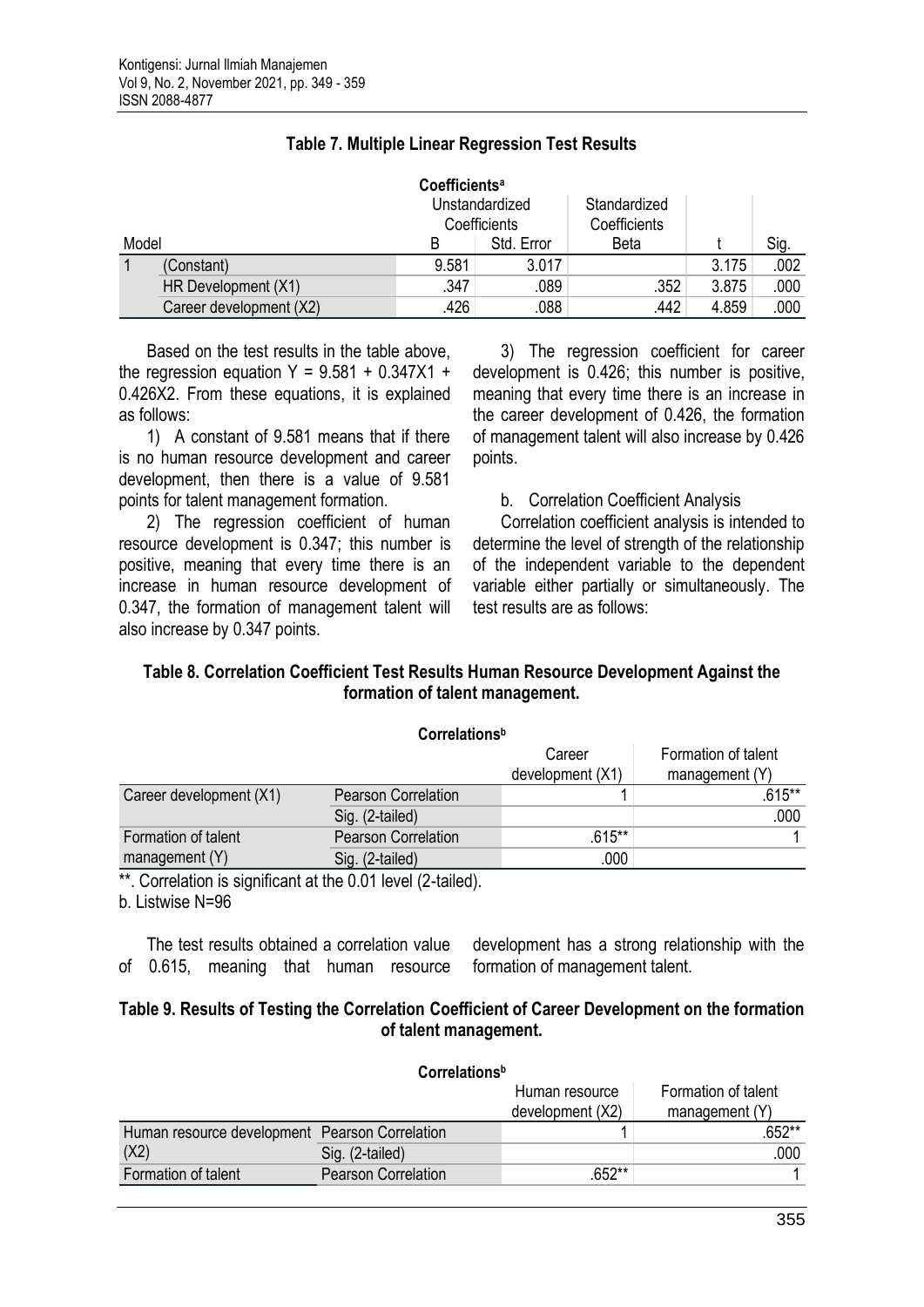|      | ١ı                                                     | 00C |  |
|------|--------------------------------------------------------|-----|--|
| ** 1 | ∩amalatian ia aimmitiaant at tha ∩ ∩4 laval /∩ tailad\ |     |  |

. Correlation is significant at the 0.01 level (2-tailed).

b. Listwise N=96

The test results obtained a correlation value of 0.652, meaning that career development has a strong relationship with the formation of management talent.

#### **Table 10. Correlation Coefficient Test Results in Human resource development and career development simultaneously on the formation of talent management**.

| <b>Model Summary</b>                                                    |       |          |      |                                                |  |  |  |
|-------------------------------------------------------------------------|-------|----------|------|------------------------------------------------|--|--|--|
| Model                                                                   |       | R Square |      | Adjusted R Square   Std. Error of the Estimate |  |  |  |
|                                                                         | .710a | .504     | .494 | 2,661                                          |  |  |  |
| a. Predictors: (Constant), Career Development (X2), HR Development (X1) |       |          |      |                                                |  |  |  |

The test results obtained a correlation value of 0.710, meaning that human resources and career development simultaneously have a strong relationship with the formation of management talent.

c. Coefficient of Determination Analysis

The coefficient of determination analysis is intended to determine the percentage of the influence of the independent variable on the dependent variable either partially simultaneously. The test results are as follows:

### **Table 11. Results of Testing the Coefficient of Determination of Human Resource Development on the formation of talent management**

| <b>Model Summary</b>                           |       |          |     |                                                |  |  |  |
|------------------------------------------------|-------|----------|-----|------------------------------------------------|--|--|--|
| Model                                          |       | R Square |     | Adjusted R Square   Std. Error of the Estimate |  |  |  |
|                                                | .615a | .379     | 270 | 2,964                                          |  |  |  |
| a. Predictors: (Constant), HR Development (X1) |       |          |     |                                                |  |  |  |

Based on the test results obtained a

determination value of 0.379, meaning that the development of human resources has an

influence contribution of 37.9% on the formation of management talent.

### **Table 12. The Result of the Coefficient of Determination of Career Development on the formation of talent management.**

| <b>Model Summary</b>                                                 |      |          |                   |                            |  |  |  |
|----------------------------------------------------------------------|------|----------|-------------------|----------------------------|--|--|--|
| Model                                                                |      | R Square | Adjusted R Square | Std. Error of the Estimate |  |  |  |
|                                                                      | 710a | .504     | 494               | 2,661                      |  |  |  |
| a Predictors: (Constant) Career Development (X2) HR Development (X1) |      |          |                   |                            |  |  |  |

a. Predictors: (Constant), Career Development (X2), HR Development (X1)

Based on the test results, the determination value is 0.504, meaning that the development of human resources and career development simultaneously has a contribution of 50.4% influence on the formation of talent management, while other factors influence the remaining 49.6%.

d. Hypothesis testing

Partial hypothesis test (t-test)

Hypothesis testing with a t-test is used to determine which partial hypothesis is accepted.

The first hypothesis: There is a significant influence of human resource development on the formation of talent management.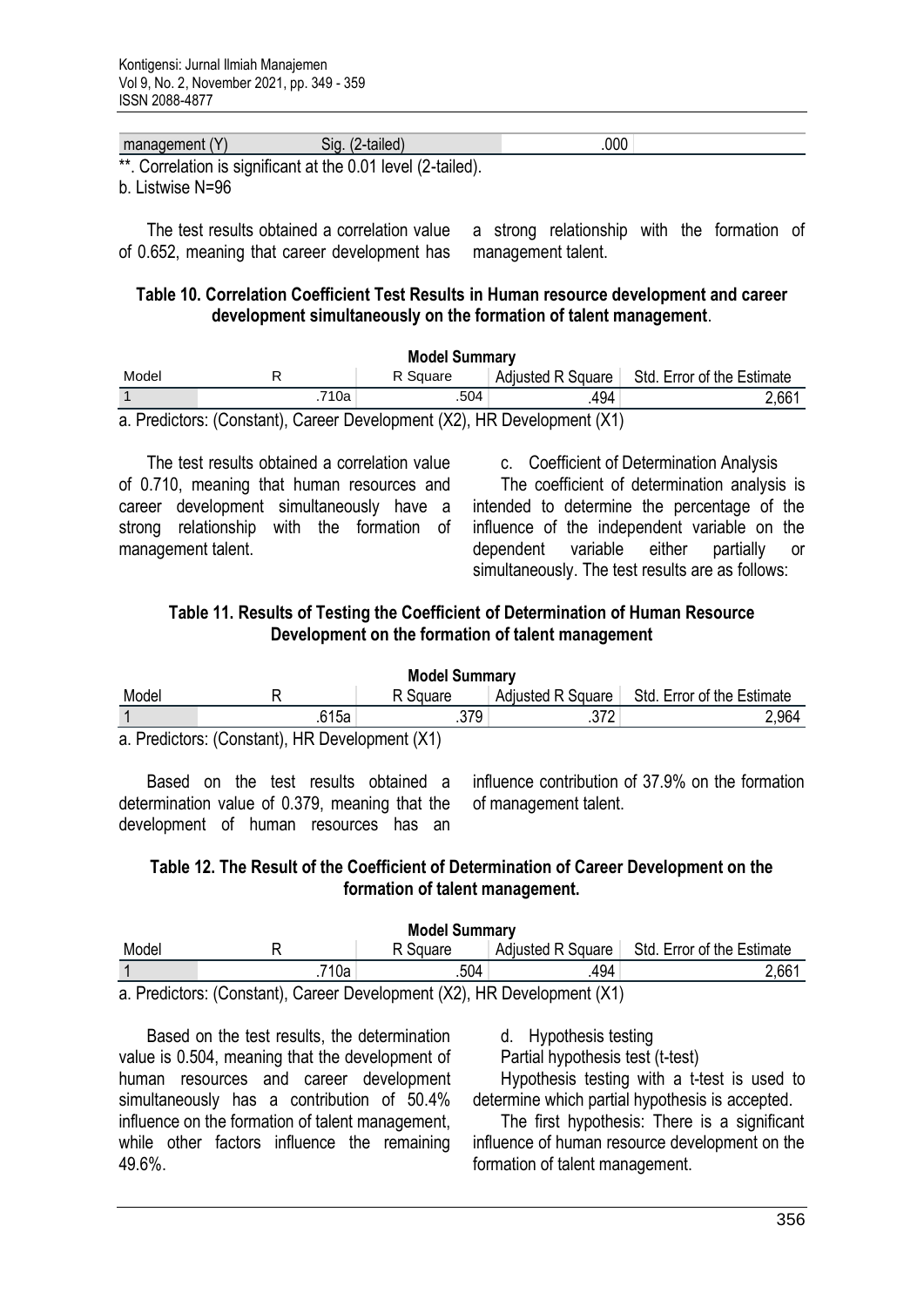The second hypothesis: There is a significant effect of career development on the formation of talent management.

#### **Table 14. Hypothesis Test Results in Human resource development on the formation of talent management.**

|       |                     |              | Coefficientsa  |              |       |      |
|-------|---------------------|--------------|----------------|--------------|-------|------|
|       |                     |              | Unstandardized | Standardized |       |      |
|       |                     | Coefficients |                | Coefficients |       |      |
| Model |                     | B            | Std. Error     | Beta         |       | Sig. |
|       | (Constant)          | 15,789       | 3.045          |              | 5.186 | .000 |
|       | HR Development (X1) | .606         | .080           | .615         | 7.569 | .000 |

a. Dependent Variable: Formation of management talent (Y)

Based on the test results in the table above, the value of t arithmetic  $>$  t table or (7.569  $>$ 1.986), thus the first hypothesis proposed that there is a significant influence between human resource development on the formation of talent management is accepted.

### **Table 15. Hypothesis Test Results Career Development Against the formation of talent management.**

|       |                         |        | Coefficientsa                  |                              |       |      |
|-------|-------------------------|--------|--------------------------------|------------------------------|-------|------|
|       |                         |        | Unstandardized<br>Coefficients | Standardized<br>Coefficients |       |      |
| Model |                         | B      | Std. Error                     | <b>Beta</b>                  |       | Sig. |
|       | (Constant)              | 15,096 | 2.852                          |                              | 5,293 | .000 |
|       | Career development (X2) | .628   | .075                           | .652                         | 8.326 | .000 |

a. Dependent Variable: Formation of management talent (Y)

Based on the test results in the table above, the value of t arithmetic  $>$  t table or (8.326  $>$ 1.986), thus the second hypothesis proposed that there is a significant influence between career development on the formation of talent management is accepted

Hypothesis testing with the F test is used to determine which simultaneous hypothesis is accepted.

The third hypothesis There is a significant influence between human resource development and career development on the formation of talent management.

Simultaneous Hypothesis Testing (F Test)

#### **Table 16. Hypothesis Test Results in Human resource development and career development on the formation of talent management.**

|       | <b>ANOVA</b> <sup>a</sup> |                |    |             |        |                   |  |
|-------|---------------------------|----------------|----|-------------|--------|-------------------|--|
| Model |                           | Sum of Squares | df | Mean Square |        | Sig.              |  |
|       | Regression                | 670,667        |    | 335,333     | 47,342 | .000 <sub>b</sub> |  |
|       | Residual                  | 658,739        | 93 | 7.083       |        |                   |  |
|       | Total                     | 1329,406       | 95 |             |        |                   |  |

a. Dependent Variable: Formation of management talent (Y)

b. Predictors: (Constant), Human resource development (X2), Career Development (X1)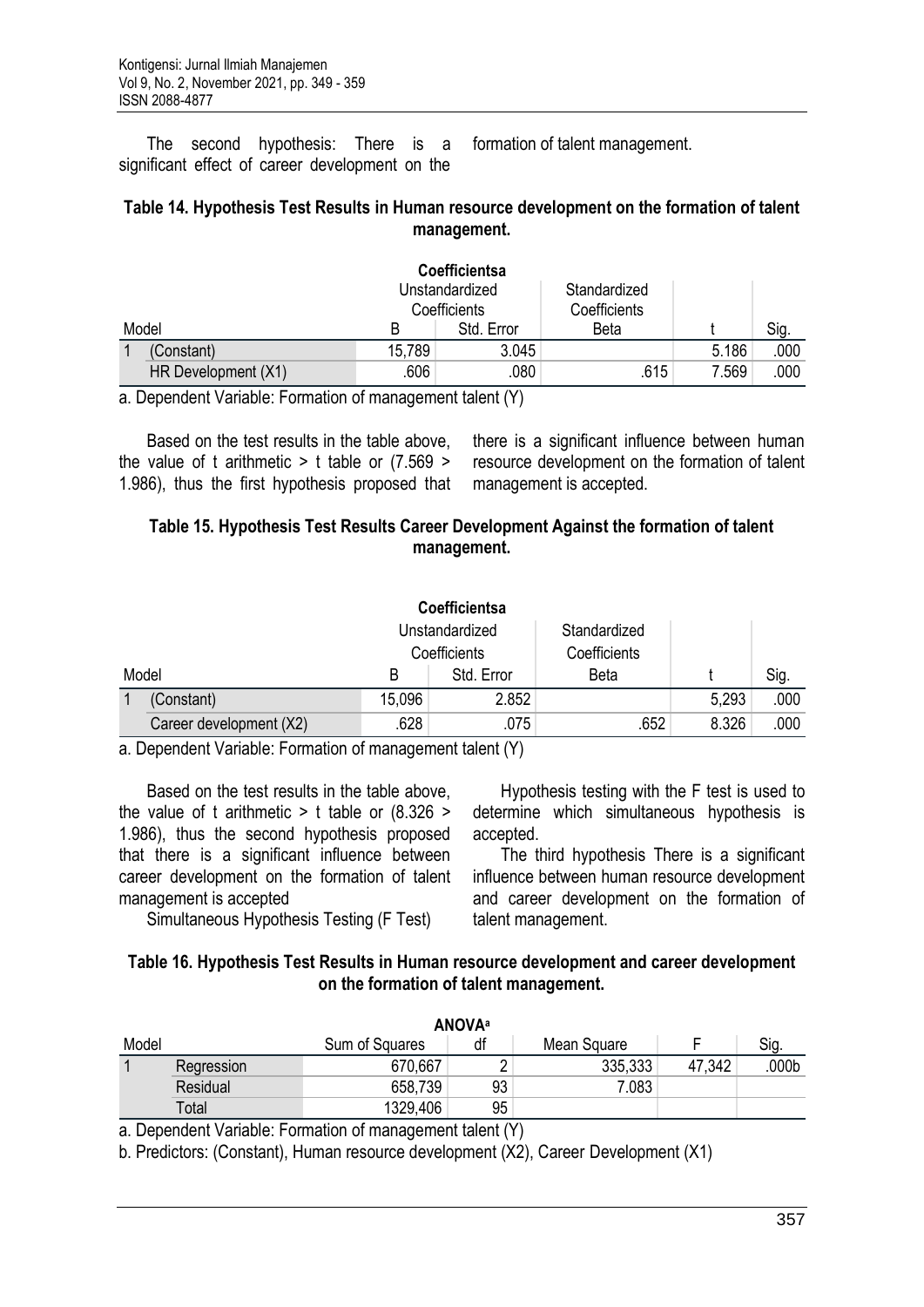Based on the test results in the table above, the calculated F value  $>$  F table or (47.342  $>$ 2,700), thus the third hypothesis proposed that there is a significant influence between human resource development and career development on the formation of talent management is accepted.

#### 1. **Influence of human resource development on the formation of talent management.**

The analysis results found that the human resource development variable had a significant effect on the formation of talent management with a correlation value of 0.615, meaning that the two variables had a strong relationship with the contribution of 37.9%. Testing the hypothesis obtained the value of t arithmetic > t table or  $(7.569 > 1.986)$ . Thus the first hypothesis proposed a significant effect between human resource development on the formation of talent management is accepted.

#### **2. The Influence of Career Development on the formation of talent management.**

The analysis results found that the career development variable had a significant effect on the formation of talent management with a correlation value of 0.652, meaning that the two variables had a strong relationship with a contribution of 42.4%. Testing the hypothesis obtained the value of t arithmetic > t table or  $(8.326 > 1.986)$ . Thus, the second hypothesis proposed a significant effect between career development and the formation of talent management is accepted.

### **3. Influence of human resource development and career development on the formation of talent management.**

From the results of the analysis, it is found that the variables of human resource development and career development have a significant effect on the formation of management talent by obtaining the regression equation  $Y = 9.581 + 0.347X1 + 0.426X2$ , the correlation value of 0.710 means that the two variables have a strong relationship with the contribution of 50.4 influence % while other

factors influence the remaining 49.6%. The calculated F value obtains hypothesis testing> F table or  $(47.342 > 2,700)$ . Thus, the third hypothesis proposed that there is a significant effect between human resource development and career development on the formation of talent management is accepted.

# **CONCLUSION**

a. Human resource development has a significant effect on the formation of talent management; the correlation value is 0.615 or strong with a contribution of 37.9%. Hypothesis test obtained value of t count > t table or (7,569 > 1,986). Thus there is a significant influence between the development of human resources on the formation of talent management at PT. Bank Danamon Tbk, In Bandung Area.

b. Career development has a significant effect on the formation of talent management with a correlation value of 0.652 or strong with a contribution of 42.4% influence. Hypothesis test obtained value of t arithmetic > t table or (8.326 > 1.986). Thus, career development has a significant influence on the formation of talent management at PT. Bank Danamon Tbk, In Bandung Area.

c. Human resource development and career development have a significant effect on the formation of talent management with a correlation value of 0.710 or strong with a contribution of 50.4% influence while other factors influence the remaining 49.6%. Hypothesis test obtained value of F arithmetic > F table or  $(47.342 > 2,700)$ . Thus there is a significant influence between human resources and career development simultaneously on the formation of talent management at PT. Bank Danamon Tbk, In Bandung Area.

### **REFERENCES**

.

Algifari. (2015). "Regression Analysis for Business and Economics". Yogyakarta: BPFE.